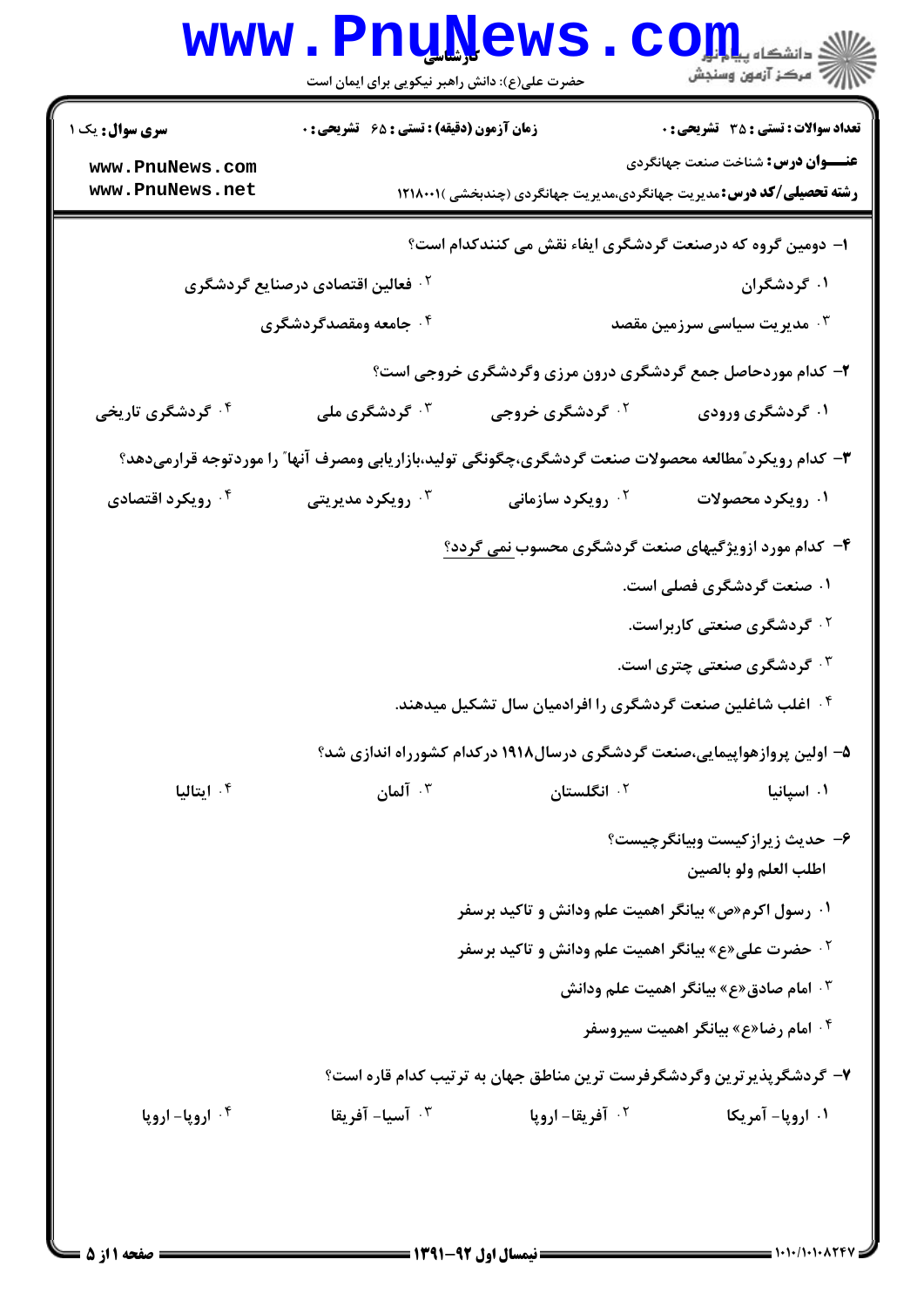|                                                                                                                      | <b>www.PnuNews</b><br>حضرت علی(ع): دانش راهبر نیکویی برای ایمان است | ر آمرڪز آزمون وسنڊش                                                                                                      |  |  |
|----------------------------------------------------------------------------------------------------------------------|---------------------------------------------------------------------|--------------------------------------------------------------------------------------------------------------------------|--|--|
| <b>سری سوال :</b> ۱ یک                                                                                               | زمان آزمون (دقیقه) : تستی : ۶۵ گشریحی : 0                           | <b>تعداد سوالات : تستی : 35 - تشریحی : 0</b>                                                                             |  |  |
| www.PnuNews.com<br>www.PnuNews.net                                                                                   |                                                                     | <b>عنـــوان درس:</b> شناخت صنعت جهانگردی<br><b>رشته تحصیلی/کد درس:</b> مدیریت جهانگردی،مدیریت جهانگردی (چندبخشی )۱۲۱۸۰۰۱ |  |  |
| ۸– کدام مورد مبنای نظری« آبراهام مازلو» درتبیین انگیزه سفر برمبنای تحلیل های روانشناختی،محسوب می گردد؟               |                                                                     |                                                                                                                          |  |  |
|                                                                                                                      | <b>۲ نگرشهای شناختی</b>                                             | ۰۱ روانشناسی انسان دوستانه                                                                                               |  |  |
|                                                                                                                      | ۰۴ نظریه یادگیری                                                    | روانشناسی اجتماعی $\cdot^{\mathsf{y}}$                                                                                   |  |  |
| ۹– از نظرکوهن«تاکیدفراوان برشناخت واطلاعات قبلی وحداقل نوجوئی»بیانگر کدام نوع گردشگری است؟                           |                                                                     |                                                                                                                          |  |  |
|                                                                                                                      | ۲. کاشفان                                                           | ۰۱ گردشگران منفرد در بازار انبوه                                                                                         |  |  |
|                                                                                                                      | ۰۴ تنوع طلبها                                                       | <b>۰۳ گردشگران انبوه سازماندهی شده</b>                                                                                   |  |  |
| ∙۱- «جایگاه پرستیژ» بعنوان یکی ازطبقات انگیزه برای گردشگران توسط چه کسانی مطرح شد؟                                   |                                                                     |                                                                                                                          |  |  |
|                                                                                                                      | ۰ <sup>۲</sup> مکینتاش- <i>گ</i> لدنر                               | ۰۱ مکینتاش- ابراهام مازلو                                                                                                |  |  |
|                                                                                                                      | ۰۴ هاثورن- کوهن                                                     | ۰۳ پلاک- <i>گ</i> لدنر                                                                                                   |  |  |
|                                                                                                                      |                                                                     | 1۱– کدام نوع گردشگری به میراث تاریخی وفرهنگ جاری یک جامعه توجه دارد؟                                                     |  |  |
|                                                                                                                      | <sup>۲.</sup> گردشگری روستایی                                       | ۰۱ گردشگری ماجراجویانه                                                                                                   |  |  |
|                                                                                                                      | ۰ <sup>۴ ک</sup> ردشگری فرهنگی- تاریخی                              | ۰ <sup>۳</sup> گردشگری نوستالژیک                                                                                         |  |  |
| ۱۲- «سفر زردشتیان از تهران به یزد برای شرکت در مراسم سالروز شهادت زردشت» از کدامیک از انواع گردشگری محسوب<br>میگردد؟ |                                                                     |                                                                                                                          |  |  |
|                                                                                                                      | ۰ <sup>۲</sup> گردشگری مذهبی                                        | ۰۱ گردشگری فرهنگی                                                                                                        |  |  |
|                                                                                                                      | ۰ <sup>۴ گ</sup> ردشگری قومی                                        | ر ویداد گردشگری مبتنی بر رویداد $\cdot$                                                                                  |  |  |
|                                                                                                                      |                                                                     | ۱۳- کدامیک از انواع گردشگری، بزرگترین بازار گردشگری جهان را تشکیل میدهد؟                                                 |  |  |
|                                                                                                                      | ۰ <sup>۲</sup> گردشگری نوستالژیک                                    | ۰۱ گردشگری انبوه یا تفریحی                                                                                               |  |  |
|                                                                                                                      | ۰۴ گردشگری شهری                                                     | ۰ <sup>۳ ک</sup> ردشگری فرهنگی _ مذهبی                                                                                   |  |  |
|                                                                                                                      |                                                                     | ۱۴– کدام مورد از عمده ترین محصول فعالیت تورگردانها محسوب نمی گردد؟                                                       |  |  |
|                                                                                                                      | <sup>۲ .</sup> برنامه های سفر بهار                                  | ۰۱ برنامه های سفرتابستانی                                                                                                |  |  |
|                                                                                                                      | ۰۴ برنامه های بسته حمل ونقل واقامت                                  | ۰ <sup>۳</sup> برنامه های سفر زمستانی $\cdot$                                                                            |  |  |
|                                                                                                                      |                                                                     |                                                                                                                          |  |  |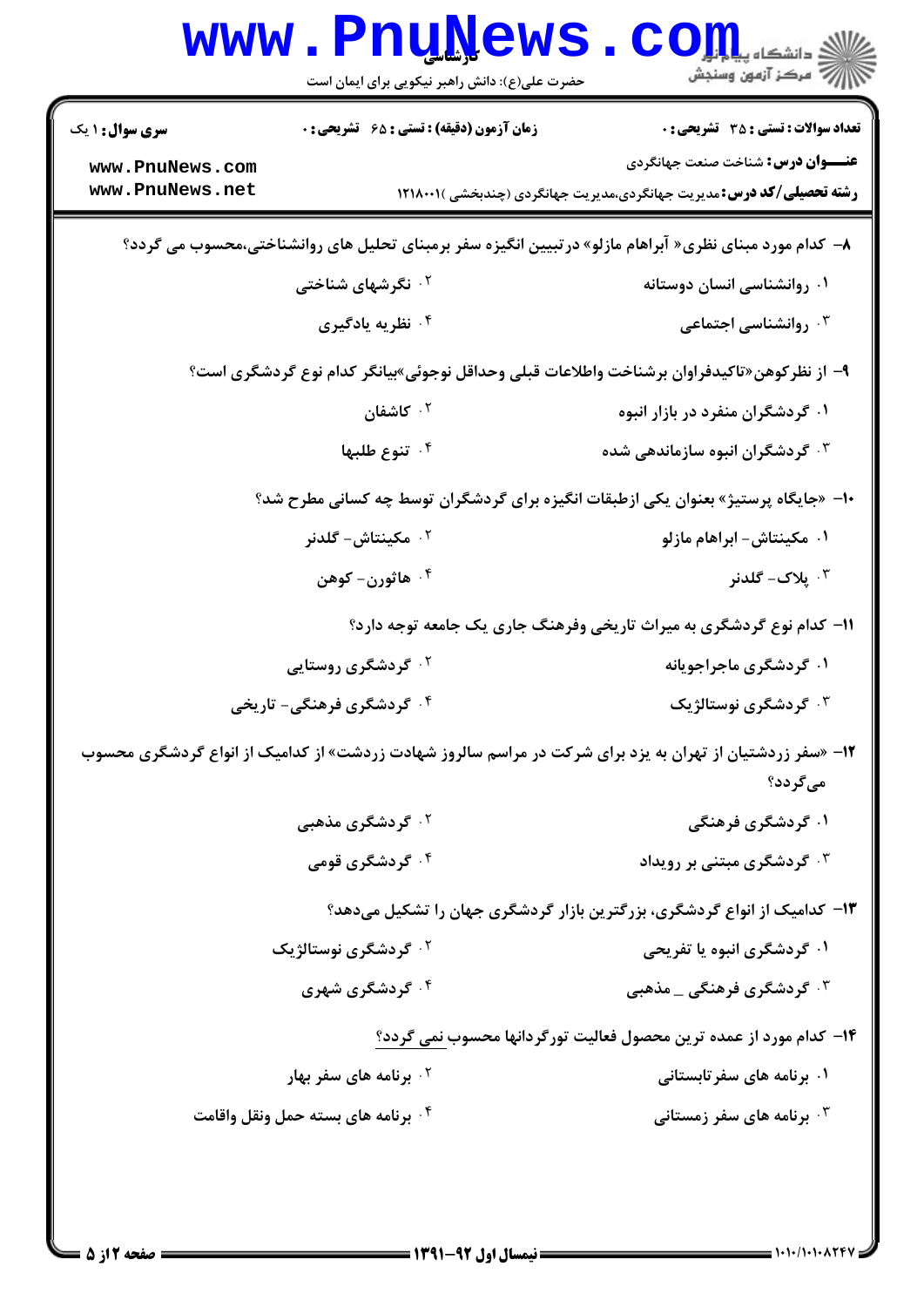|                                                                                                                                 | <b>www.Pnunews</b><br>حضرت علی(ع): دانش راهبر نیکویی برای ایمان است                            |                               | $COz$ $z$ and $z$ and $z$<br>رِ ۖ مرڪز آزمون وسنڊش                                                                                |  |
|---------------------------------------------------------------------------------------------------------------------------------|------------------------------------------------------------------------------------------------|-------------------------------|-----------------------------------------------------------------------------------------------------------------------------------|--|
| <b>سری سوال : ۱ یک</b>                                                                                                          | <b>زمان آزمون (دقیقه) : تستی : 65 ٪ تشریحی : 0</b>                                             |                               | <b>تعداد سوالات : تستي : 35 ٪ تشریحي : 0</b>                                                                                      |  |
| www.PnuNews.com<br>www.PnuNews.net                                                                                              |                                                                                                |                               | <b>عنـــوان درس:</b> شناخت صنعت جهانگردی<br><b>رشته تحصیلی/کد درس:</b> مدیریت جهانگردی،مدیریت جهانگردی (چندبخشی )۱۲۱۸۰۰۱ <b>۱</b> |  |
| ۱۵– کدام مورد به عنوان عنصری واسط میان عرضه کنندگان اصلی خدمات وگردشگران متقاضی عمل میکند؟                                      |                                                                                                |                               |                                                                                                                                   |  |
| ۰۱ تورگردان<br><b>7 . دفاتر خدمات مسافرتی وجهانگردی</b>                                                                         |                                                                                                |                               |                                                                                                                                   |  |
| ۰۴ هتل ها ومراکز اقامتی                                                                                                         |                                                                                                |                               | صنعت حمل ونقل $\cdot^{\mathsf{v}}$                                                                                                |  |
| ۱۶– درکشورهای صنعتی توسعه یافته، کدام مورد عمده ترین نقش رادر جابجایی گردشگران دارد؟                                            |                                                                                                |                               |                                                                                                                                   |  |
|                                                                                                                                 | ۰ <sup>۲</sup> حمل ونقل زمینی                                                                  |                               | ۰۱ حمل ونقل هوایی                                                                                                                 |  |
| ۰۴ حمل ونقل جاده ای - ریلی                                                                                                      |                                                                                                |                               | حمل ونقل دريائي $\cdot^{\mathsf{v}}$                                                                                              |  |
|                                                                                                                                 |                                                                                                |                               | ۱۷- چرا برای برخی از افراد سالخورده استفاده از اتوبوس برای سفر در اولویت قرار دارد؟                                               |  |
|                                                                                                                                 | ۰ <sup>۲</sup> برخورد خوب کارکنان                                                              |                               | ۰۱ جذابیت مسیر                                                                                                                    |  |
|                                                                                                                                 | ۰۴ توقفهای بیشتر در مسیر                                                                       |                               | ۰ <sup>۳</sup> پذیرش ساده بار مسافر                                                                                               |  |
| ۱۸– «واحدهای اقامتی که در شهرهای زیارتی احداث  و  وابسته به ادارات وارگانهای خاص می باشند»بیانگر کدامیک از اماکن<br>زیر میباشد؟ |                                                                                                |                               |                                                                                                                                   |  |
| ۰ <sup>۴</sup> زائرسرا                                                                                                          | لا، کاروان $\cdot$                                                                             | ۰ <sup>۲</sup> اتاق وصبحانه   | ۰۱ مسافرخانه                                                                                                                      |  |
|                                                                                                                                 | ۱۹– کدام گزینه از کهن ترین جاذبه های گردشگری فرهنگی است که به منظور جذب گردشگر ایجاد نشده اند؟ |                               |                                                                                                                                   |  |
| ۰ <sup>۲</sup> باغ پرندگان اصفهان<br>۰۱ مراسم قالیشویان مشهد اردهال                                                             |                                                                                                |                               |                                                                                                                                   |  |
| ۰۴ سفره خانه های سنتی                                                                                                           |                                                                                                | سرزمین موجهای آبی مشهد "      |                                                                                                                                   |  |
|                                                                                                                                 |                                                                                                |                               | <b>۲۰-</b> مسئول اجرائی برنامه های تورکیست؟                                                                                       |  |
|                                                                                                                                 | ۰ <sup>۲</sup> راهنمای تور                                                                     |                               | ۰۱ مدیر آژانس مسافرتی                                                                                                             |  |
| ۰ <sup>۴</sup> متصدیان گردشگری مقصد                                                                                             |                                                                                                | ۰ <sup>۳</sup> سيستم حمل ونقل |                                                                                                                                   |  |
| ۲۱- کدام گزینه جزء منابع مرتبط با گروه اولیه داده های آثار اجتماعی گردشگری است؟                                                 |                                                                                                |                               |                                                                                                                                   |  |
|                                                                                                                                 | ۲.  تحلیل دلفی                                                                                 |                               | ۰۱ آمار جرایم                                                                                                                     |  |
|                                                                                                                                 | ۰ <sup>۴</sup> آمار بیماری های عفونی                                                           |                               | ۰ <sup>۳</sup> آمار اشتغال و بیکاری                                                                                               |  |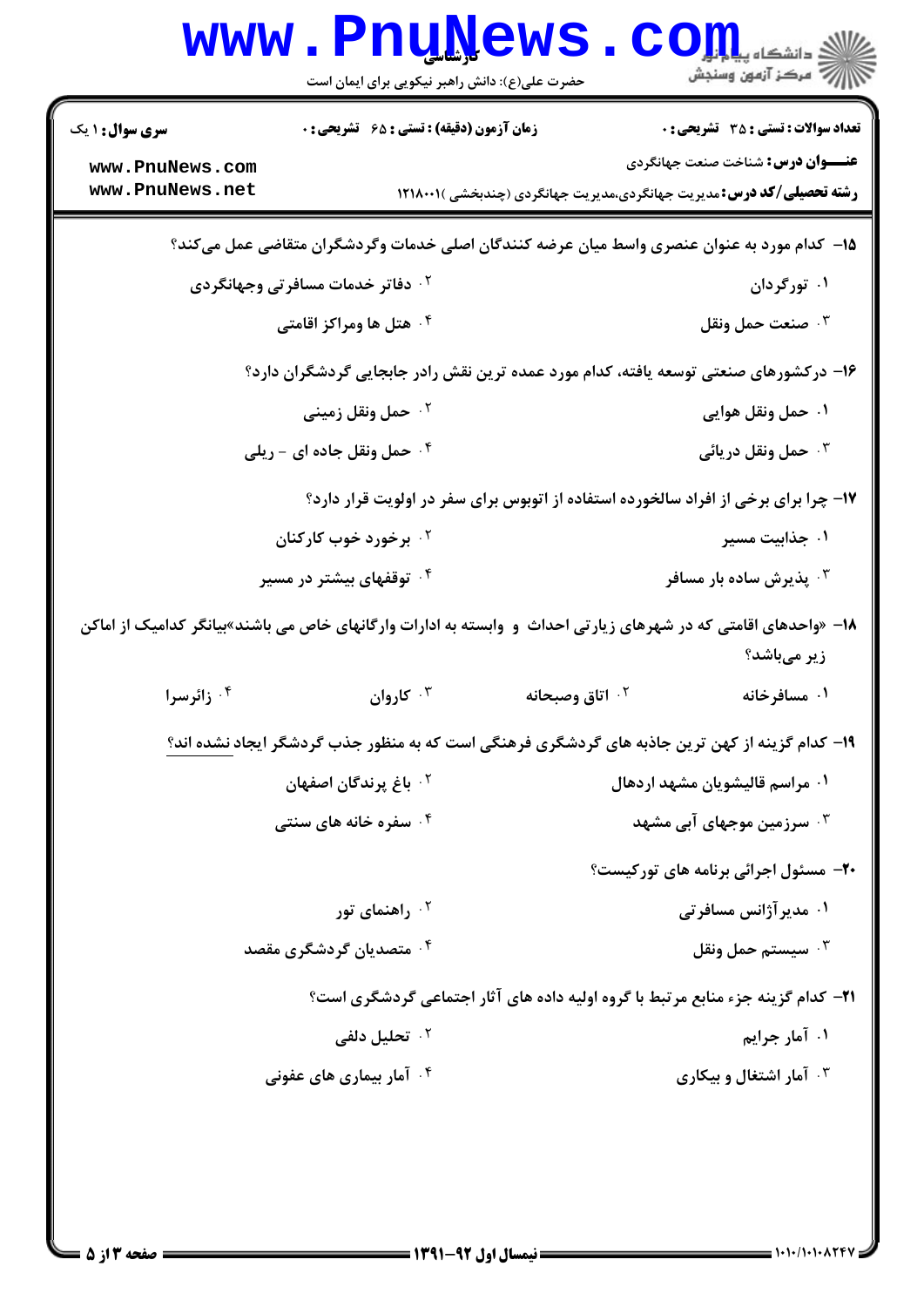|                                                                                                        | <b>www.PnuNews</b><br>حضرت علی(ع): دانش راهبر نیکویی برای ایمان است | $\mathbf{C}\mathbf{O}\mathbf{H}$ و دانشڪاه پ<br>أأأأ مركز آزمون وسنجش                                                                                                    |  |  |
|--------------------------------------------------------------------------------------------------------|---------------------------------------------------------------------|--------------------------------------------------------------------------------------------------------------------------------------------------------------------------|--|--|
| <b>سری سوال :</b> ۱ یک<br>www.PnuNews.com<br>www.PnuNews.net                                           | <b>زمان آزمون (دقیقه) : تستی : 65 ٪ تشریحی : 0</b>                  | <b>تعداد سوالات : تستي : 35 ٪ تشریحي : 0</b><br><b>عنـــوان درس:</b> شناخت صنعت جهانگردی<br><b>رشته تحصیلی/کد درس:</b> مدیریت جهانگردی،مدیریت جهانگردی (چندبخشی )۱۲۱۸۰۰۱ |  |  |
|                                                                                                        |                                                                     | <b>۲۲</b> - «هزینه فرصت از دست رفته افرادی امکانات خود را در صنعت گردشگری به کار برده اند» ،جزء کدامیک ازمنافع اقتصادی<br>گسترش صنعت گردشگری محسوب می گردد؟              |  |  |
|                                                                                                        | <sup>۰۲</sup> هزینه های غیرمستقیم فردی                              | ۰۱ هزینه های مستقیم فردی                                                                                                                                                 |  |  |
| ۰۴ هزینه های غیرمستقیم اجتماعی                                                                         |                                                                     | ۰ <sup>۳</sup> هزینه های مستقیم اجتماعی                                                                                                                                  |  |  |
| <b>۲۳</b> – «افزایش در آمد مالیاتی دولت» بعنوان کدامیک ازمنافع اقتصادی گسترش صنعت گردشگری لحاظ میگردد؟ |                                                                     |                                                                                                                                                                          |  |  |
|                                                                                                        | ۰ <sup>۲</sup> منافع مستقیم اجتماعی                                 | ۰۱ منافع مستقیم فردی                                                                                                                                                     |  |  |
|                                                                                                        | ۰۴ منافع غیرمستقیم فردی                                             | ۰ <sup>۳</sup> منافع غیرمستقیم اجتماعی                                                                                                                                   |  |  |
|                                                                                                        |                                                                     | <b>۲۴</b> - «مسافرت کنید تا سلامت بمانید»ازفرمایشات کدامیک از بزرگان میباشد؟                                                                                             |  |  |
|                                                                                                        | ۰ <sup>۲</sup> حضرت رسول اکرم«ص»                                    | ۰۱ حضرت علی«ع»                                                                                                                                                           |  |  |
|                                                                                                        | ۰۴ حضرت امام باقر«ع»                                                | ۰ <sup>۳</sup> حضرت امام صادق«ع»                                                                                                                                         |  |  |
|                                                                                                        |                                                                     | ۲۵– کدام گزینه جزء مهمترین زیرساخت های لازم جهت توسعه گردشگری محسوب می گردد؟                                                                                             |  |  |
| ۰۴ جامعه                                                                                               | نیروی انسانی $\cdot^{\mathsf{v}}$                                   | ۰۲ راه<br>۰۱ بودجه                                                                                                                                                       |  |  |
|                                                                                                        |                                                                     | ۲۶– در تقسیم بندی مسئولیت توسعه پایدارگردشگری یک مقصد،کدام مورد برعهده مدیریت مقصد گردشگری می باشد؟                                                                      |  |  |
| <sup>۲</sup> ۰ کنترل سطح پذیرش گردشگری توسط جامعه                                                      |                                                                     | ۰۱ تهیه تدارکات لازم جهت گردشگران                                                                                                                                        |  |  |
| ۰۴ تدوین قوانین ومقررات مربوط به گردشگری                                                               |                                                                     | ۰ <sup>۳ ک</sup> نترل سطح تاثیرات گردشگری درمنطقه                                                                                                                        |  |  |
|                                                                                                        |                                                                     | ۲۷– کدام مورد از اصول توسعه پایدارصنعت گردشگری محسوب نمی گردد؟                                                                                                           |  |  |
|                                                                                                        | ۰ <sup>۲</sup> ارتباطات                                             | ۰۱ در آمد وسود اقتصادی                                                                                                                                                   |  |  |
|                                                                                                        | ۰۴ استفاده از تجارب قبلی                                            | قدرت وسیاست $\cdot^{\mathtt{w}}$                                                                                                                                         |  |  |
|                                                                                                        |                                                                     | ۲۸- «تشویق موسسات گردشگری به توسعه پایدار گردشگری» وظیفه کیست؟                                                                                                           |  |  |
|                                                                                                        | ۰۲ دولت                                                             | ۰۱ جامعه                                                                                                                                                                 |  |  |
|                                                                                                        | ۰۴ مردم محلی                                                        | ۰ <sup>۳</sup> بخش خصوصی درفعال در امرگردشگری                                                                                                                            |  |  |
|                                                                                                        |                                                                     | ۲۹– کدامیک ازنهادهای زیردرتهیه وتدارک آمار واطلاعات اولیه گردشگری دارای نقش میباشد؟                                                                                      |  |  |
|                                                                                                        | <b>گ وزارت فرهنگ وارشاداسلامی</b>                                   | ۰۱ سازمان برنامه وبودجه                                                                                                                                                  |  |  |
|                                                                                                        | ۰ <sup>۴</sup> سازمان ملی آمار                                      | وزارت کشور $\cdot$                                                                                                                                                       |  |  |
|                                                                                                        |                                                                     | $\frac{1}{2}$ ) $\cdot$ ) $\cdot$ / ) $\cdot$ ) $\cdot$ $\wedge$ $\wedge$ $\wedge$ $\wedge$ $\wedge$                                                                     |  |  |